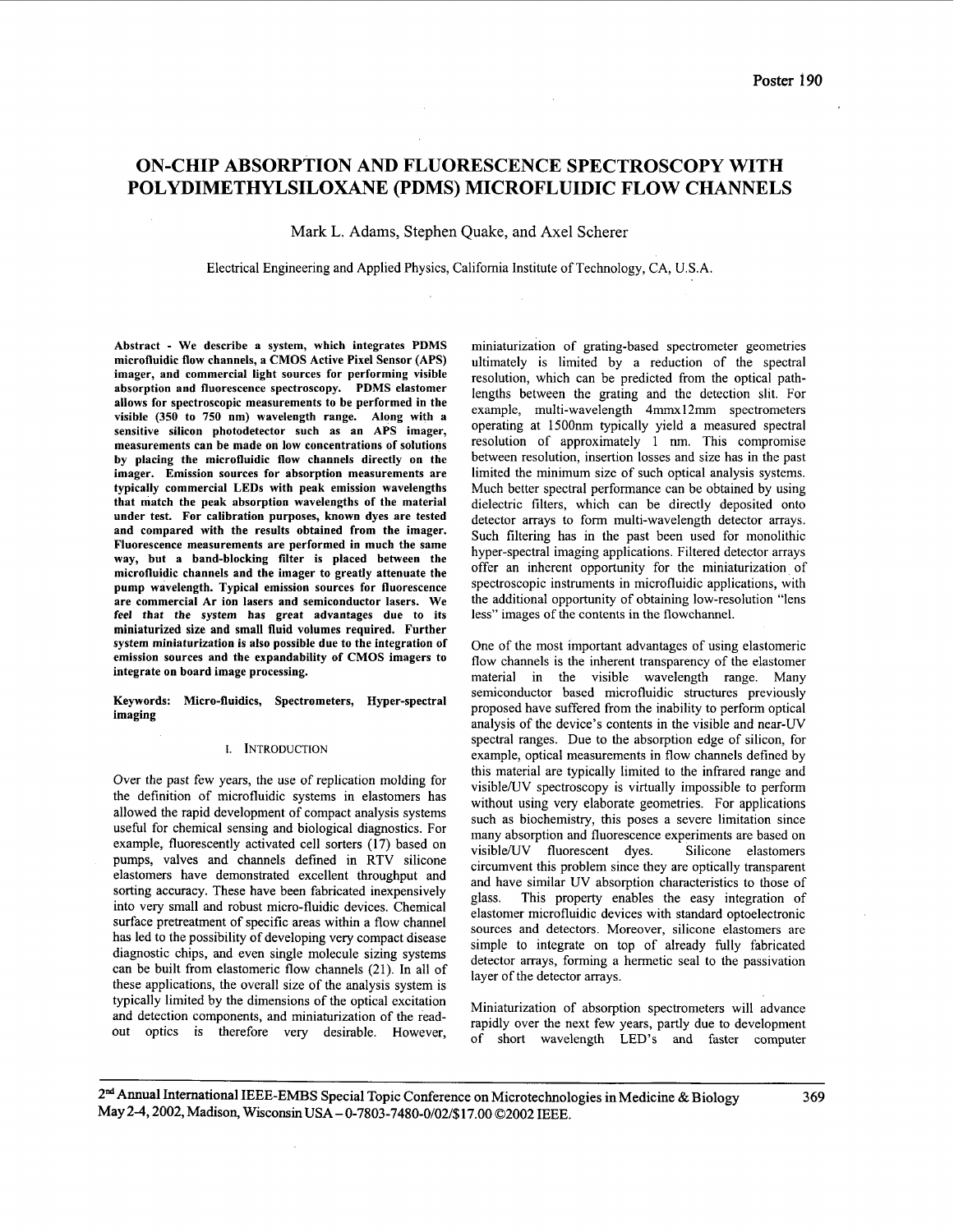

interconnects, as well as the development of inexpensive and high-quality CMOS imaging arrays. In thisp aper, we describe the performance of a compact and inexpensive spectrometer geometry with spectrally filtered detector arrays underneath elastomeric microfluidic channels.

#### **11.** EXPERIMENTAL

#### **A.** Replication Molding

Replication molding, sometimes also referred to as soft lithography, dates to prehistoric times, and has been used to make phonographic records, blazed grating optics **(l3),** and stamps for chemical patterning (14). Through the use of replication molding techniques, we have in the past demonstrated many microfluidic devices such as peristaltic pumps, pneumatic valves, circular mixers, and fluorescently activated cell sorters (1 *5-20).* Replication molding involves curing an elastomer, typically silicone based, on a microscopic mold. The mold can be generated through bulk or surface micromachining, but is typically generated via photolithography. The simplest method for creating a mold suitable for a microfluidic system consists of exposing thick UV sensitive photoresist using high-resolution contact photolithography. The resulting mold pattern is then developcd and treated with a delamination agent to prevent adhcsion between the mold and the cured elastomer. The elastomer can be cast on top of the mold by either pouring a thick layer, or spinning a thin layer onto the patterned surface. To define simple pneumatic valves with picoliter dead volumes, multilayer replication techniques are used, in



which a pneumatic layer is aligned onto the fluidic layer. The elastomer between the two layers is usually thinner than **10** microns, and can easily be deflected with low pressures introduced from the pneumatic control source. Three of these valves can be integrated to define a peristaltic pump, to move solution over the filtered detectors, which can provide spectroscopic information about the analyte flowing in the channel. Furthermore, valves and pumps can be combined to define fluidic cell sorters with feed-back in which the cell examination time can be dynamically controlled during the sorting process.

# B. CMOS Absorption Spectroscopy

The external optical excitation and read-out equipment setup used in the experiments described here include a 588nm light emitting diode and a CMOS camera chip. One key difference between our measurement system and more conventional cell-sorting systems is that no lenses were used for imaging. We find that a very simple approach to reducing the size of a spectroscopic imaging system is to eliminate the need for focusing optics by placing the microfluidic devices directly onto the imaging detector array. This detector can consist of silicon based avalanche photodiodes (APDs), charge coupledd evices (CCDs), or CMOS integrated p-n diode sensors. All of these devices are commercially available at reasonable costs. CCD arrays, although in general more sensitive, suffer from the need to read out the entire image information in order to determine intensity information from the pixels underneath the flowchannels. Avalanche photodiodes typically require larger areas, and thus significantly reduce the resolution of the imaging system. CMOS imagers, on the other hand, offer direct control over individual pixels, and, since most of the area of the image array is typically not used, can provide much faster response times and long integration times. Although the lateral resolution of these imagers cannot match that of an optical microscope, it is suitable for most visible spectroscopy experiments on larger objects. The highest resolution of such a proximity imaging system is detennined by the pixel size on the imaging array, and can be less than 10 microns. The sensitivity of the imaging system is in turn dependent on the active area of the pixel, as well as leakage currents in the pixels. Other factors that determine the performance of an imaging detector array in a spectrometer application are its sensitivity and dynamic range. The sensitivity becomes extremely important when examining picoliter volumes with a correspondingly small optical interaction length. Here we have chosen a CMOS imaging array as the sensor of our spectroscopic measurement system. This choice was based on the ease of directly addressing individual pixels in the array, and the opportunity for changing the integration time per pixel for more sensitive analysis. [Figure](#page-2-0) **3** shows the geometry used for our spectroscopic measurements. The light source was a 588 AlInGaP light emitting diode, placed above the flow channels, which in turn were directly placed on the image array.

**370** 2nd Annual International IEEE-EMBS Special Topic Conference **on** Microtechnologies in Medicine & Biology May 24,2002, Madison, Wisconsin **USA** - 0-7803-7480-0/02/\$17.00 02002 IEEE.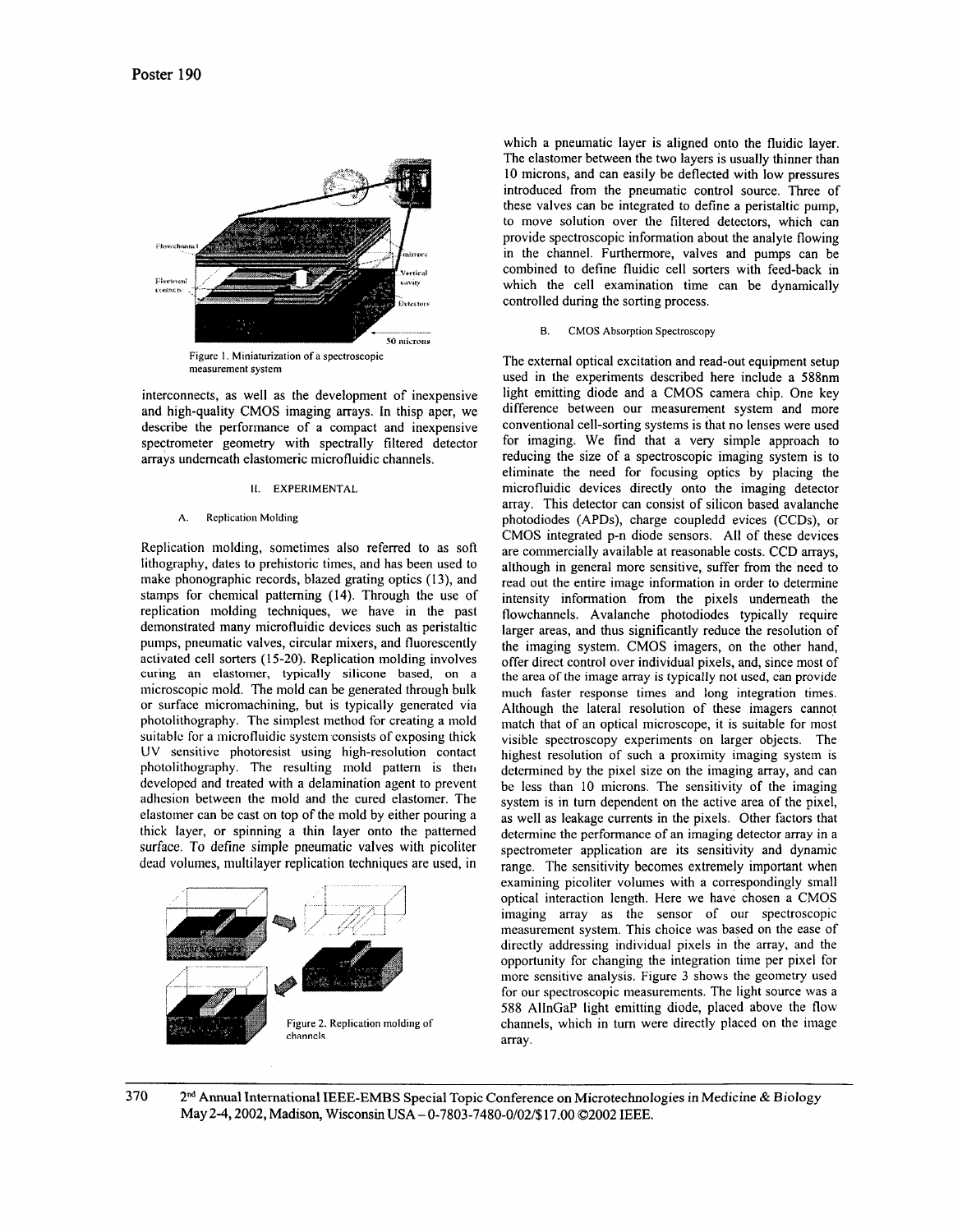<span id="page-2-0"></span>

Figure **3.** Absorption measurement system

Since the typical size of an elastomer microfluidic channel is on the order of 50 to 250 microns wide by 10 to 20 microns deep, the absorption path length is quite small compared to more conventional cuvette-based absorption spectrometers with interaction lengths 100-1000 times larger. According to the Beer-Lambert law, the absorbance *A* is proportional to the concentration of the absorbing material *c* and the absorption pathlength *I,* so that

# $A = \epsilon c l$

where  $\epsilon$  is the molar absorption constant or molar absorptivity. Thus, the difference in the expected detected intensity of a channel filled with reagent versus a channel filled with water is very small for dilute solutions. Therefore the higher the sensitivity of the detectors in the sensor array, the greater the concentration range that can be detected.

Our first absorption experiment was performed using a tenbit resolution black and white CMOS imager provided by NASA's Jet Propulsion Laboratory. This imager has a typical pixel size of 12 um, a dynamic range > 65 dB, and a responsivity  $> 1.3 \mu V$ /photon at room temperature. The active imaging area consisted of 512x512 pixels. First, we determined the minimum concentration of dye, which can be detected in this system. We tested the absorptivity of various concentrations of bromophenol blue (Aldrich Chemical Company, Inc. #62625-28-9) on a calibrated Shimadzu BioSpec 1601 spectrophotometer with solution filled into lcm cuvettes. The molar absorption constant was then calculated and a curve fit was applied to generate the control data for a 14um channel. Next, a  $data$  for a  $14um$  channel. polydimethylsiloxane (PDMS) microfluidic chip consisting of eleven lOOum wide by 14um deep channels spaced lOOum apart was placed directly on our CMOS imaging chip. Two channels were filled with each concentration of interest and one channel was filled with water for background measurements. Figure 3 shows a typical image of light transmission through the multi-channel silicone structure observed by the CMOS imager. The illumination



Figure **4.** A PDMS microfluidic chip imaged by the JPL APS CMOS imager. The light source **is** a 588nm lmax AlInGaP LED and the channels contain bromophenol blue solutions. The dark channel areas are where air entered the channel.

source consisted of a Yellow AlInGaP LED with  $\lambda_{\text{max}}$ =588nm and I<sub>0</sub>=1500mcd, and was optimized for the absorption peak of bromophenol blue. The results of the experiment are summarized in Figure *5.* A similar test was conducted on Orange *G,* excited with light at 470nm. From these figures, it is seen that the monolithic CMOS device displays a comparable sensitivity to the commercial Shimadzu spectrometer system.





Figure 5. Absorption spectra of various Bromophenol Blue and Orange G concentrations taken with a Shimadzu spectrophotometer and the APS CMOS imager.

The important advantages of the imager spectrometers over more conventional absorptance spectroscopy systems include the capability to characterize spectra from picoliter

2"d Annual International IEEE-EMBS Special Topic Conference on Microtechnologies in Medicine & Biology May 2-4, 2002, Madison, Wisconsin USA - 0-7803-7480-0/02/\$17.00 ©2002 IEEE.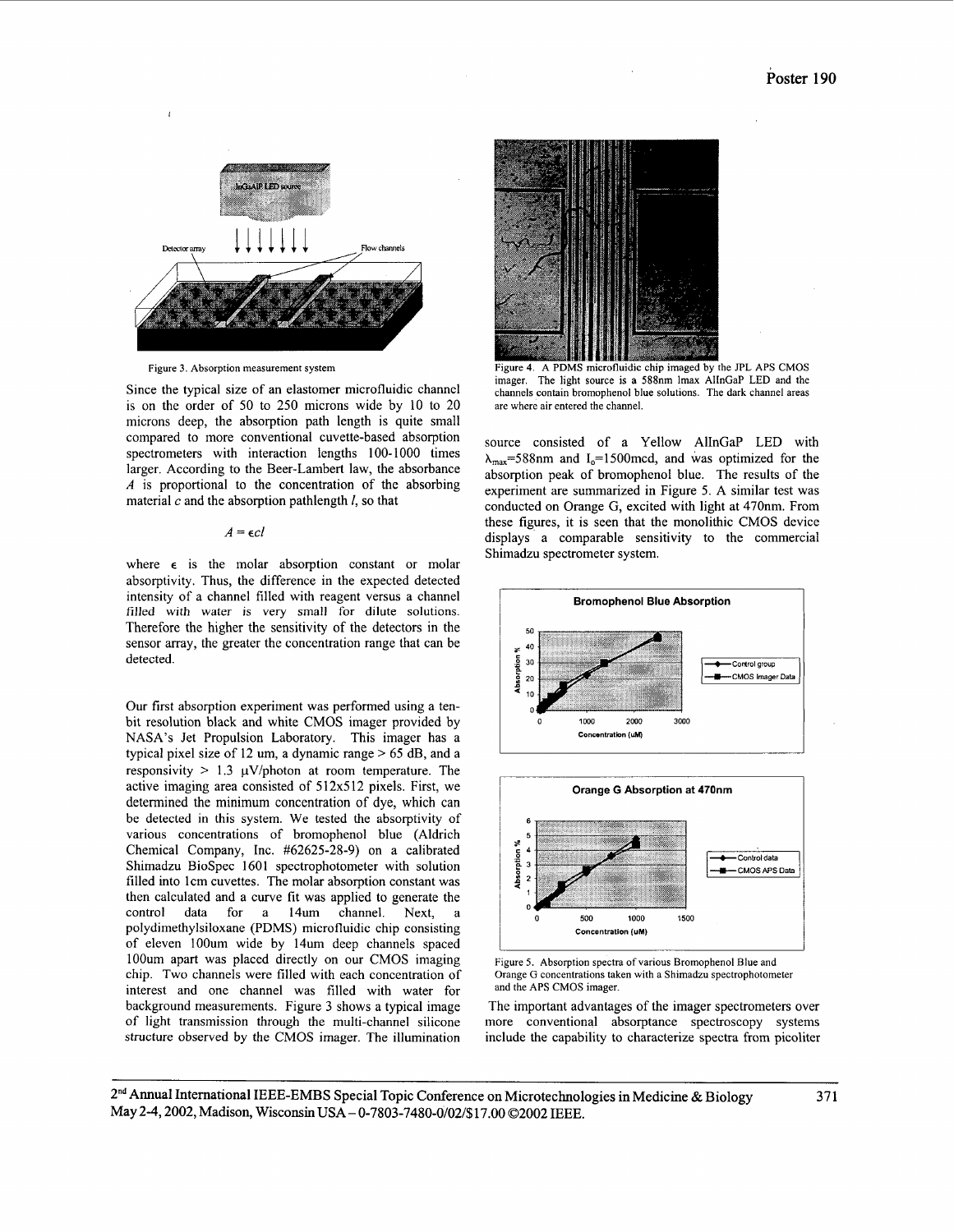

Figure 6. Absorption spectra of a 31 layer SiO<sub>2</sub>/Si<sub>3</sub>N<sub>4</sub> Fabry-Perot Cavity

volumes, and enable the observation of many channels in parallel. Individual detectors can be filtered by using  $Si_3N<sub>4</sub>/SiO<sub>2</sub>$  multilayer Fabry-Perot cavities (Figure 6) deposited onto the silicon detector array before definition of the fluidic structures. Filters can be deposited with a deliberate thickness variation in order to obtain a specific wavelength response for each detector in the imaging array, providing a hyper-spectral imaging array. By pumping the solution of interest over these filtered detectors and observing their response, a spectrum of the absorption or fluorescence of a very small solution volume can be obtained.

# C. Fluorescence Spectroscopy

**During fluorescence spectroscopy, the sample under** test is excited with a light source whose wavelength is close, within 40-80nm, to the emitted fluorescent light. Typically the pump source is much brighter than the fluorescence signal, especially for experiments involving small numbers of fluorescing dye molecules, such as when performing



Figure 7. A quarter wavelength dielectric thin film filter grown on the CMOS imager to block the excitation light, but pass, with miniinal loss, the emission light.

single cell detection. Without a very efficient filter, the pump beam saturates the imager, precluding any chance of identifying the fluorescent signal. The blocking filter, which is tuned to the pump wavelength, must be placed between the microfluidic device and the imager, and should be transparent at the fluorescent wavelength. The filter can



Figure 8. Fluorescent absorption and emission spectra for fluorescein. Blocking filter absorption spectrum shown in relation to second y axis. The emission peak corresponds to a region just outside the block band where the transmission is roughly *50%.* This can easily be improved by constructing a narrower band-blocking filter.

easily be fabricated as a carefully grown dielectric thin-film mirror (Figure **7). A** typical filter, deposited by reactive sputter deposition of alternate *h/4* layers of silicon dioxide and silicon nitride, is transparent at the fluorescent wavelength, and blocks over 99% of the incident pump wavelength. We use diluted fluorescein dye to test the pcrfomiance of our monolithic fluorescence system. Figure 8 shows the absorption and emission spectra of the fluorescein dye, together with the reflectivity spectrum of the dielectric blocking mirror. Since the mirrors and flow channel are directly deposited onto the silicon CMOS detector array, we can use the lens less contact image from this array to differentiate between concentrations of fluorescein. Spectrally resolved fluorescence measurements are also possible by slowly varying the spcctral position of the reflectivity edge of thc dielectric blocking mirror and measuring fluorescence intensities in different sensor pixels protected with filters with different reflectivity edges. Thc requirement for obtaining a high quality fluorescence image on a miniaturized chip-based spectrometer relics on very cfficient blocking of the incident excitation light, which would otherwise overwhelm the fluorescing signal. Figure 9 depicts a sample image acquired with our system.

## D. Emission Sources

We havc demonstrated the monolithic integration of thc microfluidic device directly on an image sensor array. The next component of the system, which must be miniaturized, is the light source. In a typical visible spectrophotometer

# 372  $2<sup>nd</sup>$  Annual International IEEE-EMBS Special Topic Conference on Microtechnologies in Medicine & Biology May 24,2002, Madison, Wisconsin **USA** - 0-7803-7480-0/02/\$17.00 02002 IEEE.